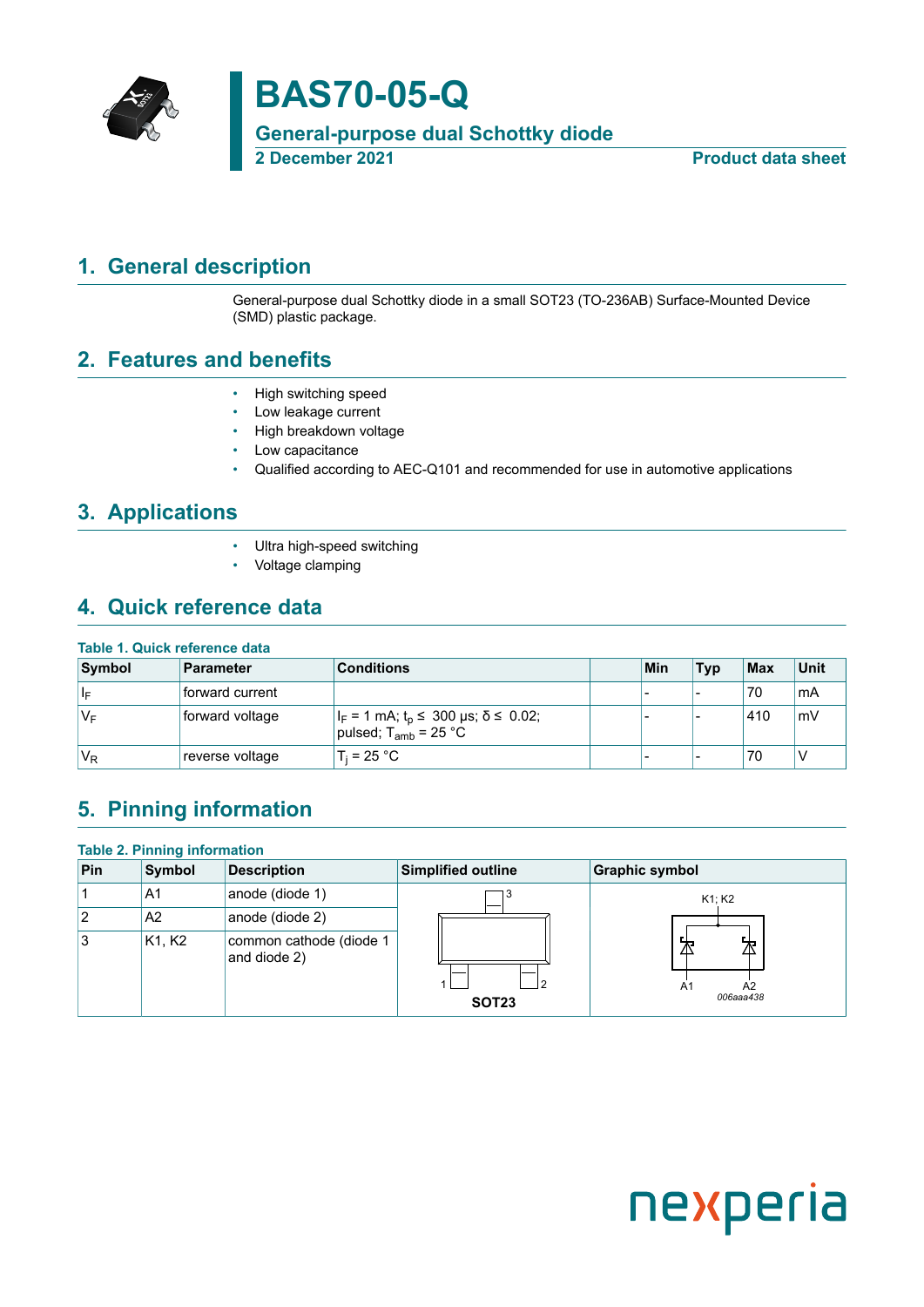### <span id="page-1-1"></span><span id="page-1-0"></span>**6. Ordering information**

| <b>Table 3. Ordering information</b> |                   |                                                                                             |                   |  |  |  |
|--------------------------------------|-------------------|---------------------------------------------------------------------------------------------|-------------------|--|--|--|
| Type number                          | Package           |                                                                                             |                   |  |  |  |
|                                      | <b>Name</b>       | <b>Description</b>                                                                          | <b>Version</b>    |  |  |  |
| BAS70-05-Q                           | SOT <sub>23</sub> | plastic, surface-mounted package; 3 terminals; 1.9 mm<br>pitch; 2.9 mm x 1.3 mm x 1 mm body | SOT <sub>23</sub> |  |  |  |

#### <span id="page-1-2"></span>**7. Marking**

| <b>Table 4. Marking codes</b> |                 |
|-------------------------------|-----------------|
| Type number                   | Marking code[1] |
| BAS70-05-Q                    | '75             |

[1] % = placeholder for manufacturing site code

# <span id="page-1-3"></span>**8. Limiting values**

#### **Table 5. Limiting values**

*In accordance with the Absolute Maximum Rating System (IEC 60134).*

| Symbol                  | <b>Parameter</b>                       | <b>Conditions</b>                            | <b>Min</b> | <b>Max</b> | <b>Unit</b>  |
|-------------------------|----------------------------------------|----------------------------------------------|------------|------------|--------------|
| $V_R$                   | reverse voltage                        | $T_i = 25 °C$                                |            | 70         | $\vee$       |
| $\mathsf{I}_\mathsf{F}$ | forward current                        |                                              |            | 70         | mA           |
| <b>FRM</b>              | repetitive peak forward<br>current     | $t_{\rm p} \leq 1$ s; $\delta \leq 0.5$      |            | 70         | mA           |
| <b>IFSM</b>             | non-repetitive peak<br>forward current | $ t_p$ ≤ 10 ms; T <sub>j(init)</sub> = 25 °C |            | 100        | mA           |
| $T_i$                   | junction temperature                   |                                              |            | 150        | $^{\circ}$ C |
| I <sub>amb</sub>        | ambient temperature                    |                                              | $-65$      | 150        | $^{\circ}C$  |
| $T_{\text{stg}}$        | storage temperature                    |                                              | $-65$      | 150        | °С           |

### <span id="page-1-4"></span>**9. Thermal characteristics**

| <b>Table 6. Thermal characteristics</b> |                                                               |                   |  |     |            |            |      |
|-----------------------------------------|---------------------------------------------------------------|-------------------|--|-----|------------|------------|------|
| Symbol                                  | Parameter                                                     | <b>Conditions</b> |  | Min | <b>Typ</b> | <b>Max</b> | Unit |
| $R_{th(j-a)}$                           | ⊥thermal resistance from Lin free air<br>liunction to ambient |                   |  |     |            | ⊧500       | K/W  |

[1] Device mounted on an FR4 Printed-Circuit Board (PCB), single-sided copper, tin-plated and standard footprint.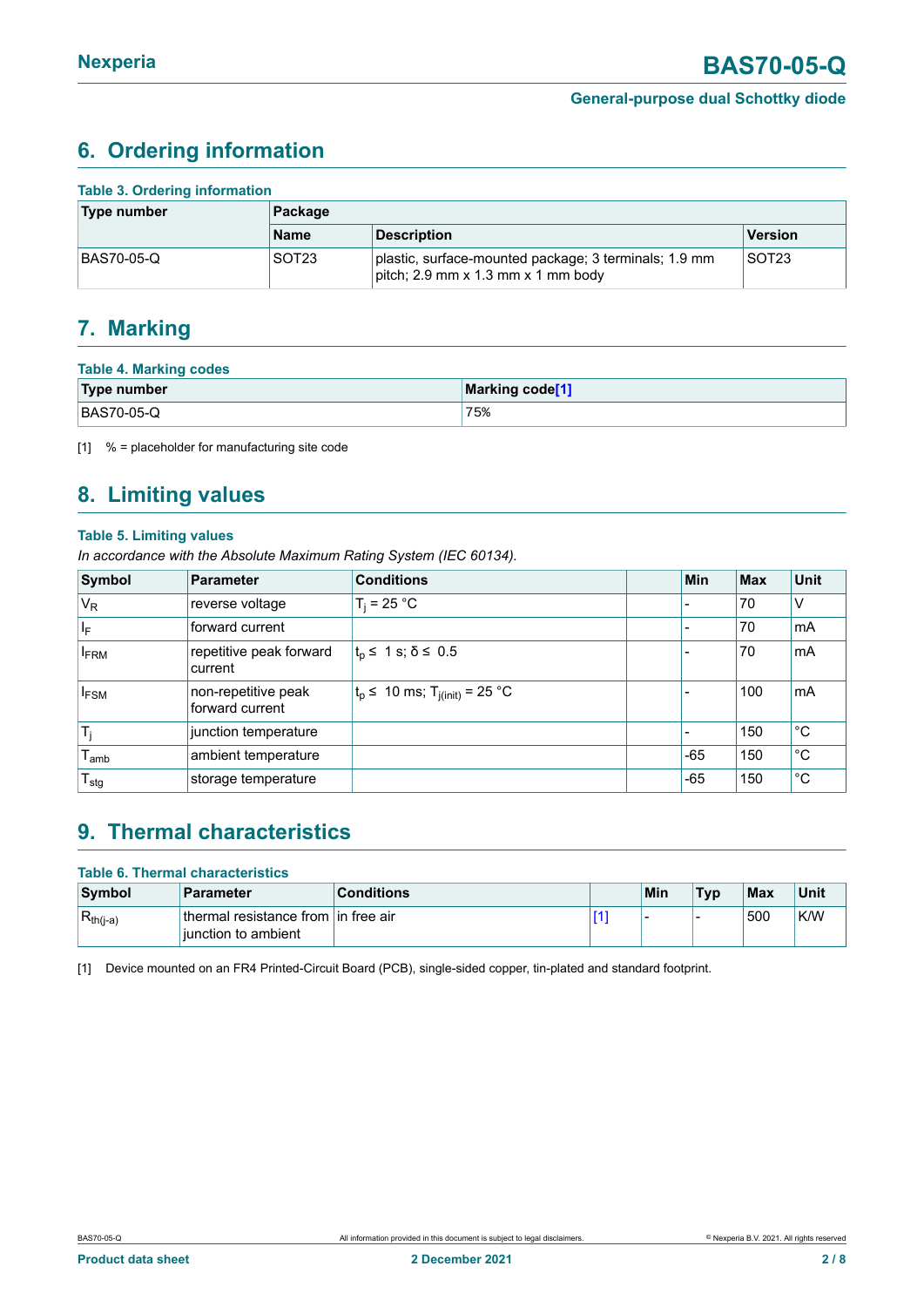## <span id="page-2-0"></span>**10. Characteristics**

| <b>Table 7. Characteristics</b> |                   |                                                                                                        |     |            |     |             |
|---------------------------------|-------------------|--------------------------------------------------------------------------------------------------------|-----|------------|-----|-------------|
| Symbol                          | Parameter         | <b>Conditions</b>                                                                                      | Min | <b>Typ</b> | Max | <b>Unit</b> |
| $ V_F $                         | forward voltage   | $ I_F = 1$ mA; $t_p \le 300$ µs; $\delta \le 0.02$ ;<br>pulsed; $T_{amb}$ = 25 °C                      |     |            | 410 | mV          |
|                                 |                   | $ I_F = 10 \text{ mA}; t_p \le 300 \text{ }\mu\text{s}; \delta \le 0.02;$<br>pulsed; $T_{amb}$ = 25 °C |     |            | 750 | mV          |
|                                 |                   | $I_F = 15$ mA; $t_p \le 300$ µs; $\delta \le 0.02$ ;<br>pulsed; $T_{amb}$ = 25 °C                      |     |            |     | v           |
| $ I_{\mathsf{R}}$               | reverse current   | $V_R$ = 50 V; T <sub>amb</sub> = 25 °C                                                                 |     |            | 100 | ∣nA         |
|                                 |                   | $V_R$ = 70 V; T <sub>amb</sub> = 25 °C                                                                 |     |            | 10  | µA          |
| $ C_{d}$                        | diode capacitance | $V_R$ = 0 V; f = 1 MHz; T <sub>amb</sub> = 25 °C                                                       |     |            | 12  | pF          |

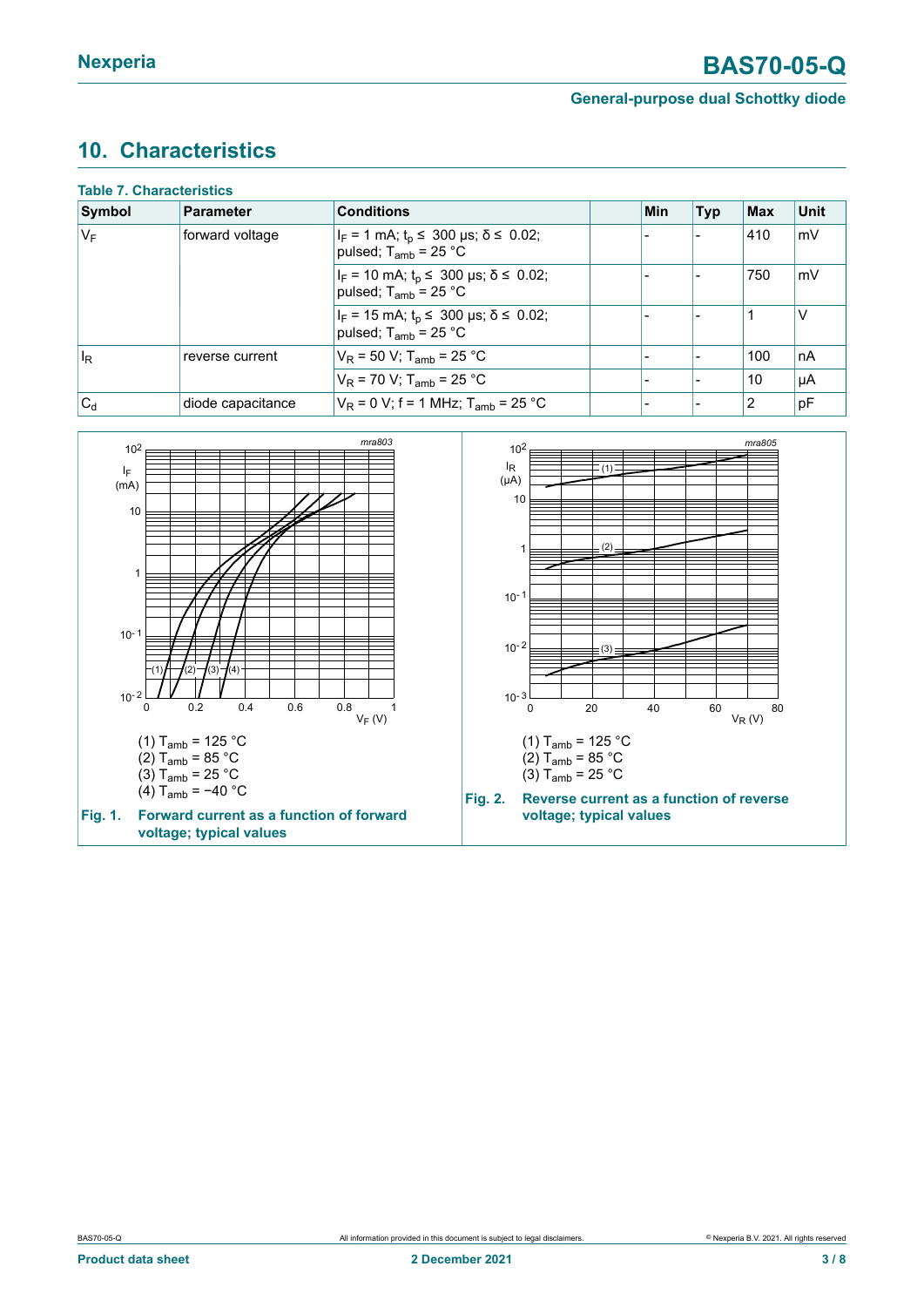# **Nexperia BAS70-05-Q**

#### **General-purpose dual Schottky diode**



#### <span id="page-3-0"></span>**11. Test information**

#### **Quality information**

This product has been qualified in accordance with the Automotive Electronics Council (AEC) standard Q101 - *Stress test qualification for discrete semiconductors*, and is suitable for use in automotive applications.

#### <span id="page-3-1"></span>**12. Package outline**

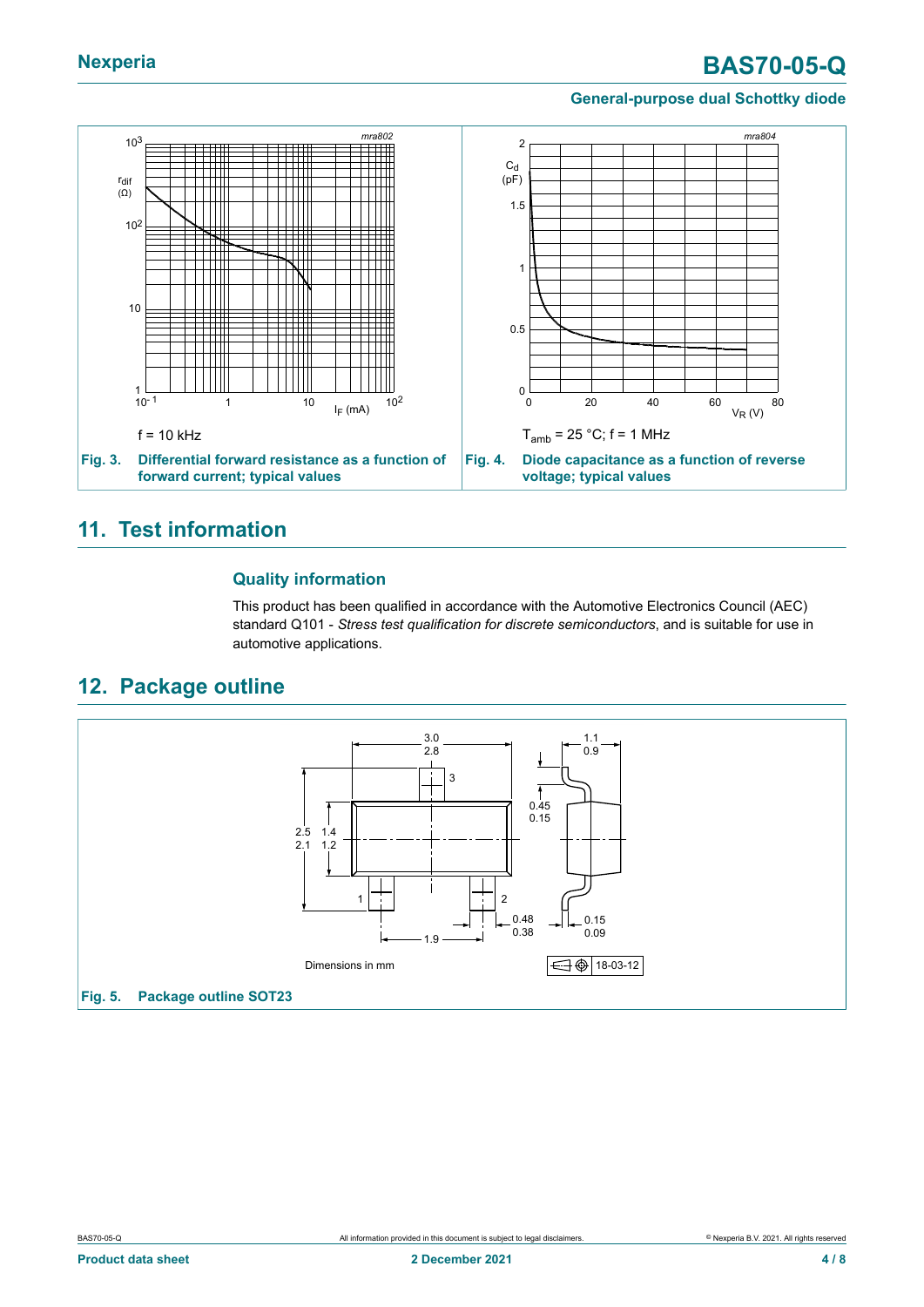# <span id="page-4-0"></span>**13. Soldering**

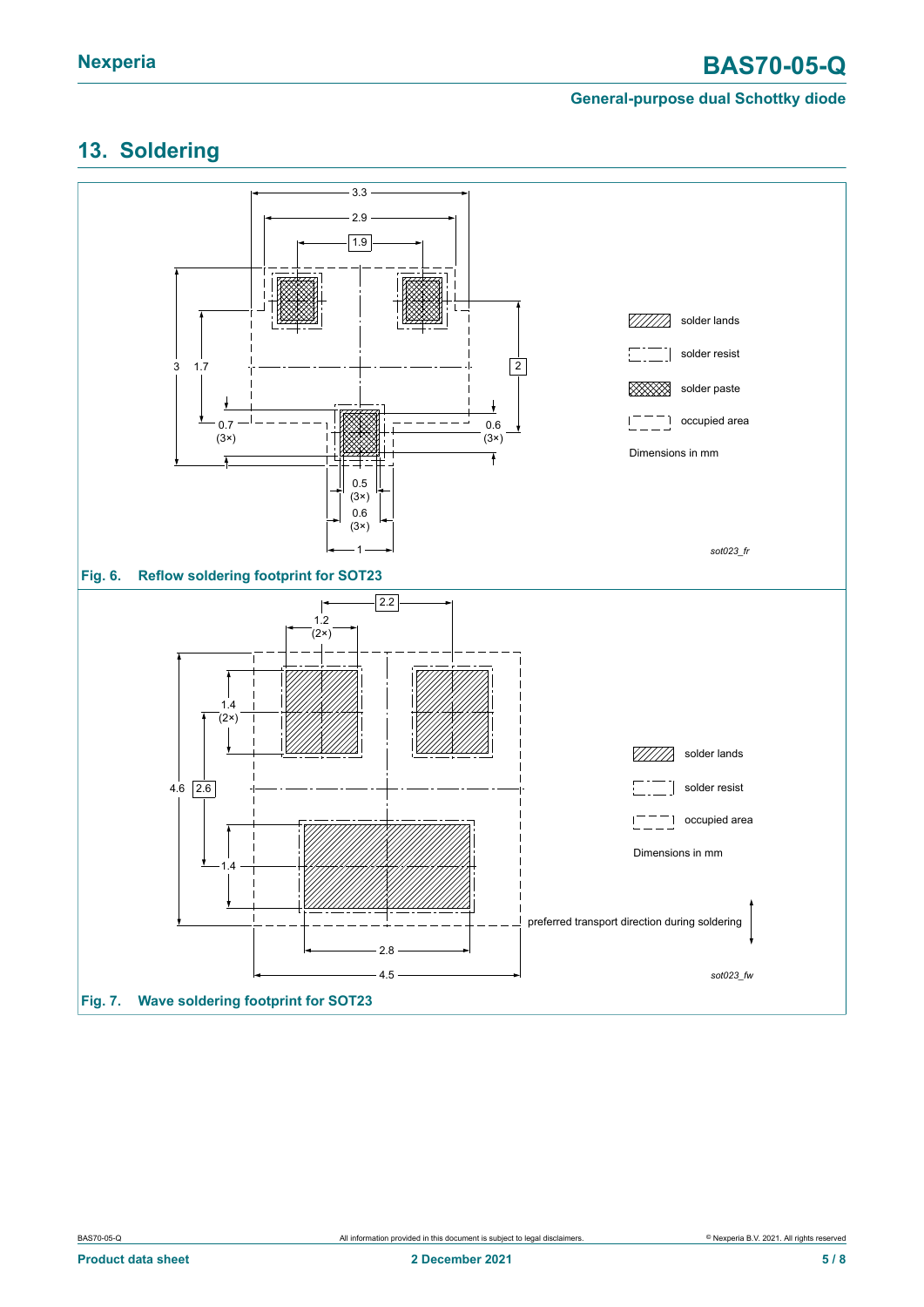# <span id="page-5-0"></span>**14. Revision history**

| <b>Table 8. Revision history</b> |              |                     |                          |                   |
|----------------------------------|--------------|---------------------|--------------------------|-------------------|
| Data sheet ID                    | Release date | Data sheet status   | Change<br>notice         | <b>Supersedes</b> |
| BAS70-05-Q v.1                   | 20211202     | ∣Product data sheet | $\overline{\phantom{a}}$ | -                 |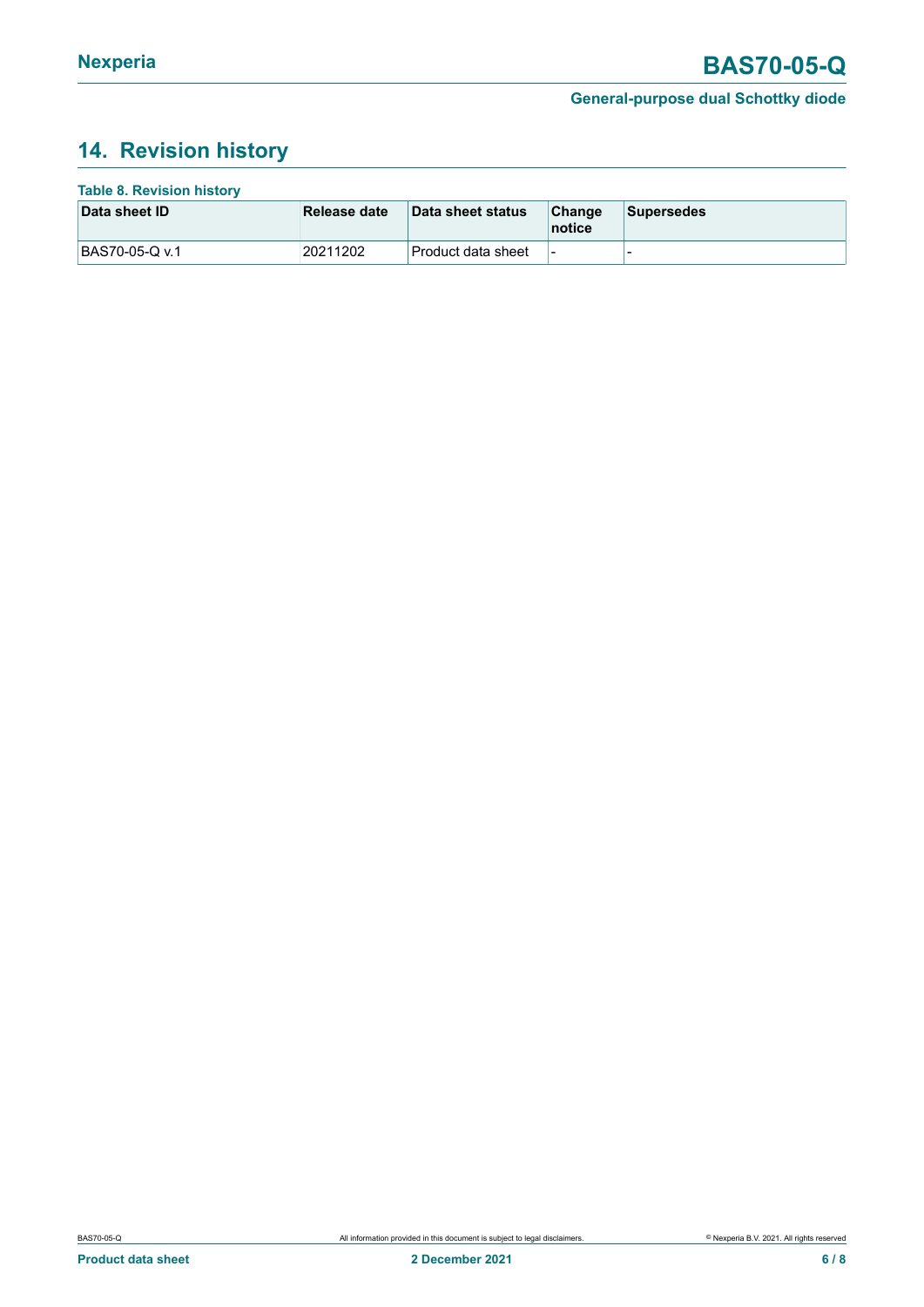# <span id="page-6-0"></span>**15. Legal information**

#### **Data sheet status**

| Document status<br>$[1]$ [2]      | Product<br>status [3] | <b>Definition</b>                                                                           |
|-----------------------------------|-----------------------|---------------------------------------------------------------------------------------------|
| Objective [short]<br>data sheet   | Development           | This document contains data from<br>the objective specification for<br>product development. |
| Preliminary [short]<br>data sheet | Qualification         | This document contains data from<br>the preliminary specification.                          |
| Product [short]<br>data sheet     | Production            | This document contains the product<br>specification.                                        |

[1] Please consult the most recently issued document before initiating or completing a design.

The term 'short data sheet' is explained in section "Definitions"

[3] The product status of device(s) described in this document may have changed since this document was published and may differ in case of multiple devices. The latest product status information is available on the internet at [https://www.nexperia.com.](https://www.nexperia.com)

#### **Definitions**

**Draft** — The document is a draft version only. The content is still under internal review and subject to formal approval, which may result in modifications or additions. Nexperia does not give any representations or warranties as to the accuracy or completeness of information included herein and shall have no liability for the consequences of use of such information.

**Short data sheet** — A short data sheet is an extract from a full data sheet with the same product type number(s) and title. A short data sheet is intended for quick reference only and should not be relied upon to contain detailed and full information. For detailed and full information see the relevant full data sheet, which is available on request via the local Nexperia sales office. In case of any inconsistency or conflict with the short data sheet, the full data sheet shall prevail.

**Product specification** — The information and data provided in a Product data sheet shall define the specification of the product as agreed between Nexperia and its customer, unless Nexperia and customer have explicitly agreed otherwise in writing. In no event however, shall an agreement be valid in which the Nexperia product is deemed to offer functions and qualities beyond those described in the Product data sheet.

#### **Disclaimers**

**Limited warranty and liability** — Information in this document is believed to be accurate and reliable. However, Nexperia does not give any representations or warranties, expressed or implied, as to the accuracy or completeness of such information and shall have no liability for the consequences of use of such information. Nexperia takes no responsibility for the content in this document if provided by an information source outside of Nexperia.

In no event shall Nexperia be liable for any indirect, incidental, punitive, special or consequential damages (including - without limitation - lost profits, lost savings, business interruption, costs related to the removal or replacement of any products or rework charges) whether or not such damages are based on tort (including negligence), warranty, breach of contract or any other legal theory.

Notwithstanding any damages that customer might incur for any reason whatsoever, Nexperia's aggregate and cumulative liability towards customer for the products described herein shall be limited in accordance with the Terms and conditions of commercial sale of Nexperia.

**Right to make changes** — Nexperia reserves the right to make changes to information published in this document, including without limitation specifications and product descriptions, at any time and without notice. This document supersedes and replaces all information supplied prior to the publication hereof.

**Suitability for use in automotive applications** — This Nexperia product has been qualified for use in automotive applications. Unless otherwise agreed in writing, the product is not designed, authorized or warranted to be suitable for use in life support, life-critical or safety-critical systems or

# **Nexperia BAS70-05-Q**

#### **General-purpose dual Schottky diode**

equipment, nor in applications where failure or malfunction of an Nexperia product can reasonably be expected to result in personal injury, death or severe property or environmental damage. Nexperia and its suppliers accept no liability for inclusion and/or use of Nexperia products in such equipment or applications and therefore such inclusion and/or use is at the customer's own risk.

**Quick reference data** — The Quick reference data is an extract of the product data given in the Limiting values and Characteristics sections of this document, and as such is not complete, exhaustive or legally binding.

**Applications** — Applications that are described herein for any of these products are for illustrative purposes only. Nexperia makes no representation or warranty that such applications will be suitable for the specified use without further testing or modification.

Customers are responsible for the design and operation of their applications and products using Nexperia products, and Nexperia accepts no liability for any assistance with applications or customer product design. It is customer's sole responsibility to determine whether the Nexperia product is suitable and fit for the customer's applications and products planned, as well as for the planned application and use of customer's third party customer(s). Customers should provide appropriate design and operating safeguards to minimize the risks associated with their applications and products.

Nexperia does not accept any liability related to any default, damage, costs or problem which is based on any weakness or default in the customer's applications or products, or the application or use by customer's third party customer(s). Customer is responsible for doing all necessary testing for the customer's applications and products using Nexperia products in order to avoid a default of the applications and the products or of the application or use by customer's third party customer(s). Nexperia does not accept any liability in this respect.

**Limiting values** — Stress above one or more limiting values (as defined in the Absolute Maximum Ratings System of IEC 60134) will cause permanent damage to the device. Limiting values are stress ratings only and (proper) operation of the device at these or any other conditions above those given in the Recommended operating conditions section (if present) or the Characteristics sections of this document is not warranted. Constant or repeated exposure to limiting values will permanently and irreversibly affect the quality and reliability of the device.

**Terms and conditions of commercial sale** — Nexperia products are sold subject to the general terms and conditions of commercial sale, as published at [http://www.nexperia.com/profile/terms,](http://www.nexperia.com/profile/terms) unless otherwise agreed in a valid written individual agreement. In case an individual agreement is concluded only the terms and conditions of the respective agreement shall apply. Nexperia hereby expressly objects to applying the customer's general terms and conditions with regard to the purchase of Nexperia products by customer.

**No offer to sell or license** — Nothing in this document may be interpreted or construed as an offer to sell products that is open for acceptance or the grant, conveyance or implication of any license under any copyrights, patents or other industrial or intellectual property rights.

**Export control** — This document as well as the item(s) described herein may be subject to export control regulations. Export might require a prior authorization from competent authorities.

**Translations** — A non-English (translated) version of a document is for reference only. The English version shall prevail in case of any discrepancy between the translated and English versions.

#### **Trademarks**

Notice: All referenced brands, product names, service names and trademarks are the property of their respective owners.